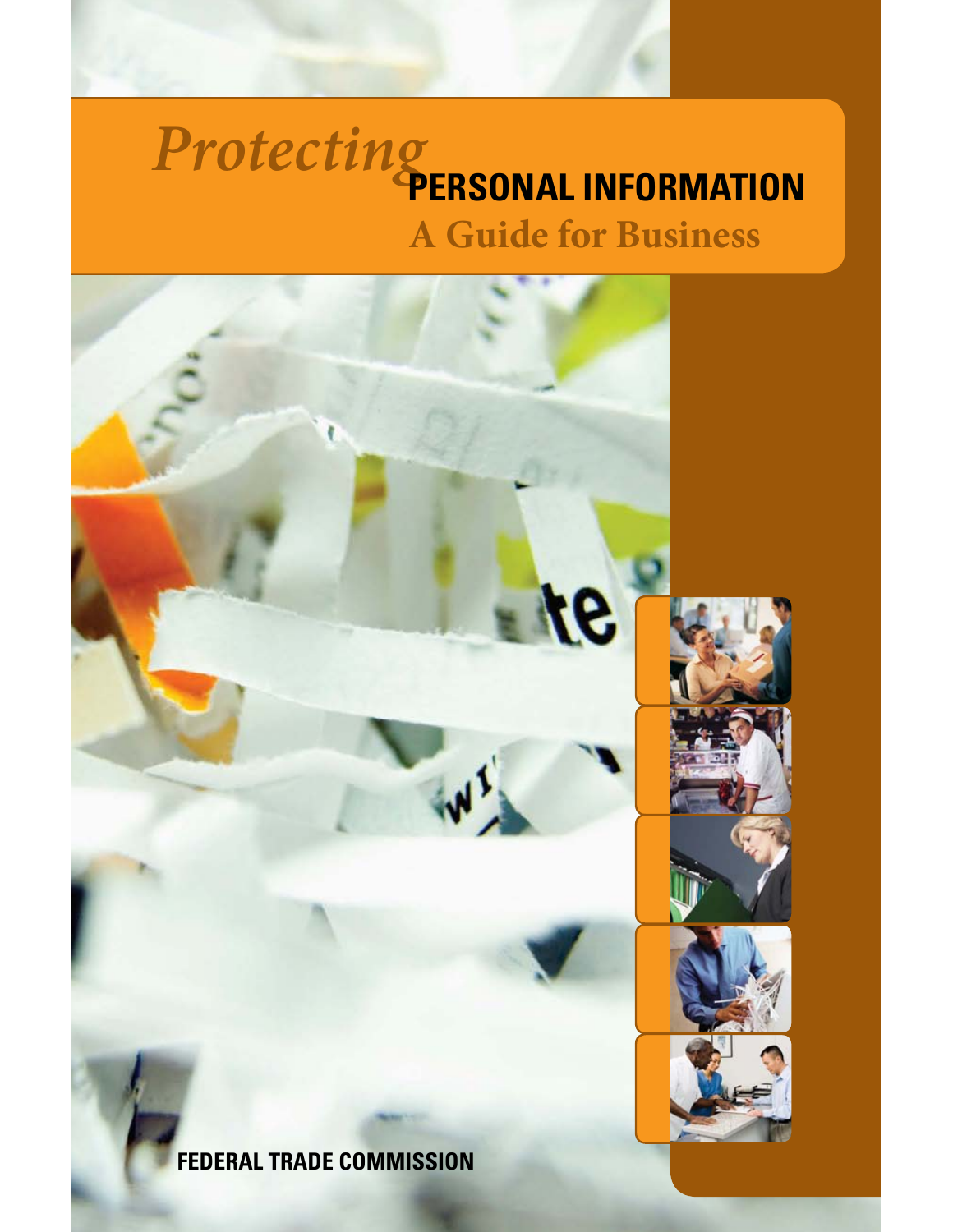A Guide for Business PROTECTING PERSONAL INFORMATION **A Guide for Business PROTECTING PERSONAL INFORMATION**

account data—that identifies customers Security numbers, credit card, or other or employees. information in their files—names, Socia Most companies keep sensitive persona **or employees. account data—that identifes customers Security numbers, credit card, or other information in their fles—names, Social Most companies keep sensitive personal** 

even defending yourself against a wrong hands, it can lead to fraud, your customers' trust and perhaps **your customers' trust and perhaps**  the cost of a security breach—losing **the cost of a security breach—losing wrong hands, it can lead to fraud,**  other necessary business functions. fill orders, meet payroll, or perform **fll orders, meet payroll, or perform**  This information often is necessary to **This information often is necessary to**  information is just plain good business. **information is just plain good business.** lawsuit—safeguarding personal **lawsuit—safeguarding personal even defending yourself against a**  identity theft, or similar harms. Given **identity theft, or similar harms. Given**  However, if sensitive data falls into the **However, if sensitive data falls into the other necessary business functions.** 

toward helping you keep data secure. **toward helping you keep data secure.**  in this brochure will go a long way contractor. Regardless of the size-or in-house to implement an appropriate Some businesses may have the expertise **in this brochure will go a long way**  nature—of your business, the principles **nature—of your business, the principles contractor. Regardless of the size—or**  plan. Others may find it helpful to hire a **plan. Others may fnd it helpful to hire a in-house to implement an appropriate Some businesses may have the expertise** 



600 Pennsylvania Avenue, NW Washington, DC 20580 **FEDERAL TRADE COMMISSION business.** 1-877-FTC-HELP (1-877-382-4357) 1–877–FTC–HELP (1–877–382–4357) Washington, DC 20580 600 Pennsylvania Avenue, NW **FEDERAL TRADE COMMISSION fc.gov/privacy-and-security**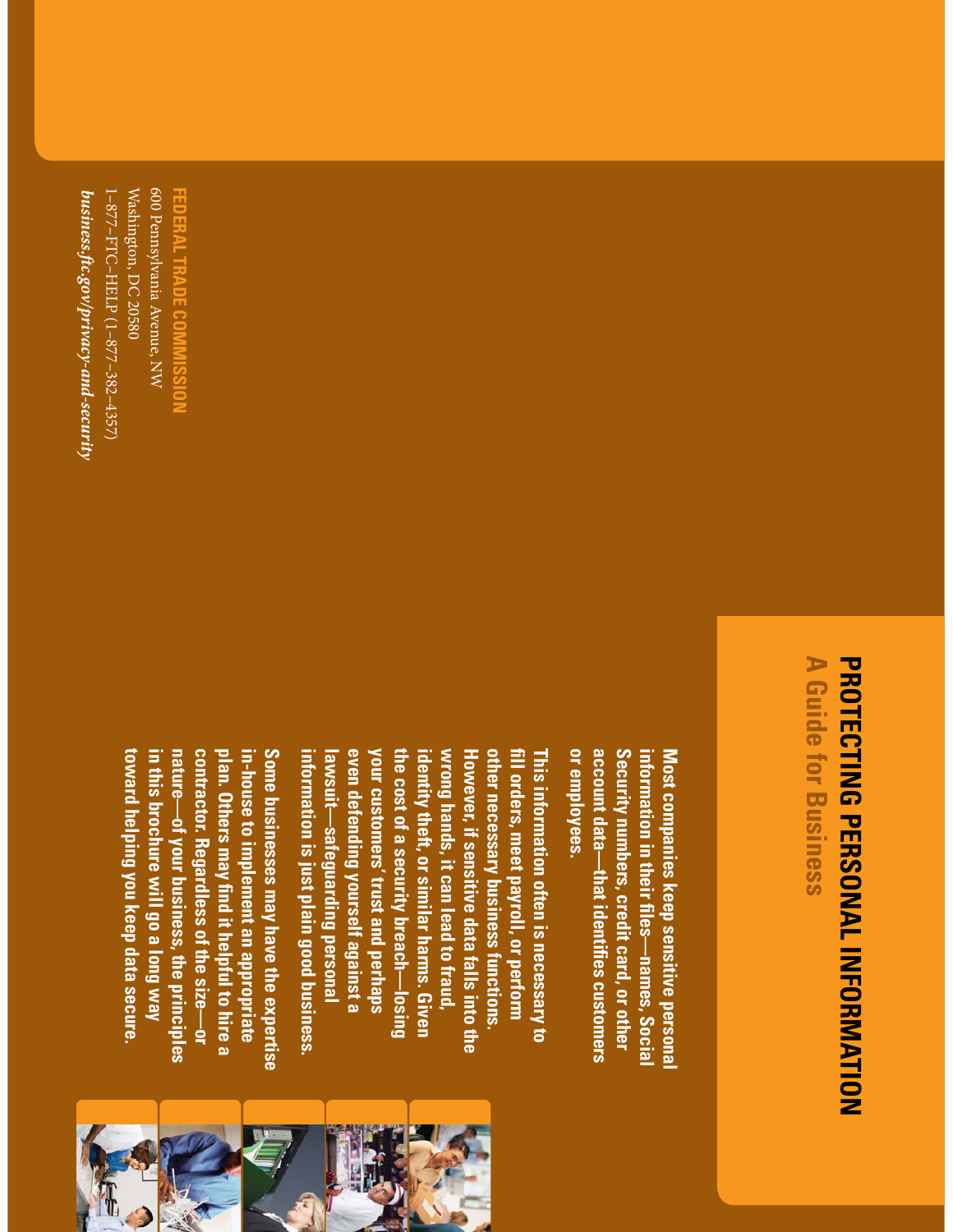

A sound data security plan is built on 5 Key principles: A sound data security plan is built on **5 key principles:**

- **1. Take stock.** Know what personal information **Take stock.** Know what personal information you have in your you have in your files and on your computers. les and on your computers.
- 2. Scale down. Keep only what you need for **2. Scale down.** your business. your business. Keep only what you need for
- 3. LOCK It. Protect the information that you keep. **3. Lock it.** Protect the information that you keep.
- $\blacktriangleleft$ **4. Pitch it.**Pitch it. Properly dispose of what you no longer need. longer need. Properly dispose of what you no
- 5. Plan ahead. Create a plan to respond to security **5. Plan ahead.** incidents. incidents. Create a plan to respond to security

are necessary. You also can take an interactive tutorial at company's practices measure up-and where changes Use the checklists on the following pages to see how your **business.** are necessary. You also can take an interactive tutorial at Use the checklists on the following pages to see how your **fc.gov/privacy-and-security**practices measure up—and where changes

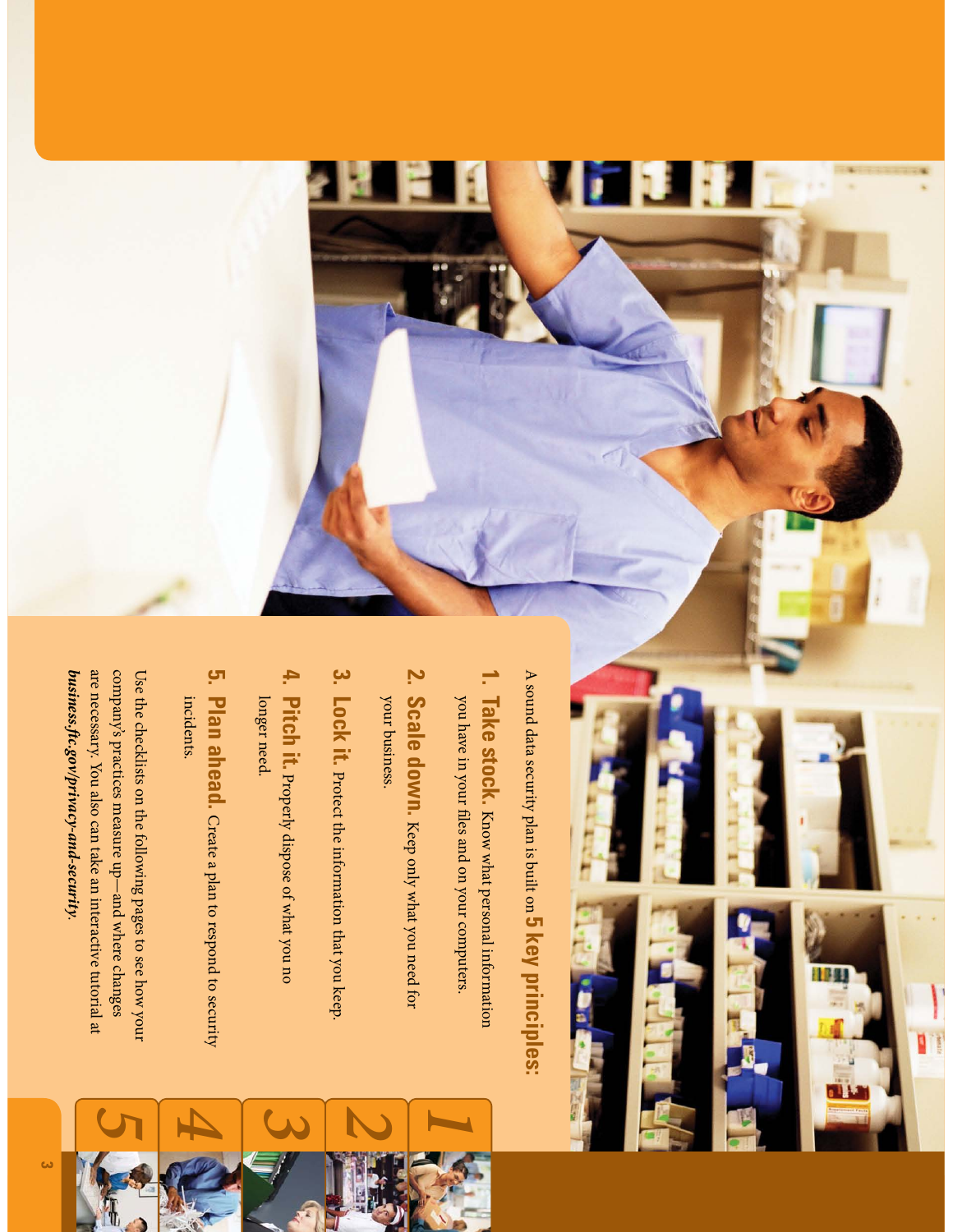

**1. TAKE STOCK. Know what personal information you** have in your files and on your computers **TAKE STOCK. Know what personal information you have in your fles and on your computers.** 

access to it is essential to assessing security vulnerabilities. You can determine moves into, through, and out of your business and who has—or could have identifying who has access to it. Understanding how personal information Effective data security starts with assessing what information you have and the best ways to secure the information only a access to it is essential to assessing security vulnerabilities. You can determine moves into, through, and out of your business and who has—or could have identifying who has access to it. Understanding how personal information fective data security starts with assessing what information you have and  $\Rightarrow$ er you've traced how it fows.

- Inventory all computers, laptops, mobile devices, flash drives, disks, home ways--through websites, from contractors, from call centers, and the like remember: your business receives personal information in a number of type and location. Your file cabinets and computer systems are a start, but company stores sensitive data. Also inventory the information you have by until you check everywhere sensitive data might be stored flash drives, digital copiers, and mobile devices? No inventory is complete What about information saved on laptops, employees' home computers, What about information saved on laptops, employees' home computers, ways—through websites, from contractors, from call centers, and the like. type and location. Your computers, digital copiers, and other equipment to find out where your until you check everywhere sensitive data might be stored. remember: your business receives personal information in a number of company stores sensitive data. Also inventory the information you have by computers, digital copiers, and other equipment to Inventory all computers, laptops, mobile devices, ash drives, digital copiers, and mobile devices? No inventory is complete le cabinets and computer systems are a start, but ash drives, disks, home nd out where your
- Track personal information through your business by talking with your rack personal information through your business by talking with your sales department, information technology sta f, human resources o  $\boxplus$ ce, accounting personnel, and outside service providers. Get a complete picture of: personnel, and outside service providers. Get a complete picture of:

 $\overline{\phantom{0}}$ 

- $\blacktriangledown$ **Sanks personal<br>information<br>to your business.**<br>Do you get it from<br>customers? Credit<br>card companies? Who sends sen-**Who sends sen-**
- applicants? Other nancial institutions?<br>Credit bureaus? Job businesses? businesses? applicants? Other bureaus? Job f-

### How your business receives personal **receives personal How your business**

# **SECURITY CHECK** CHEC

### Question: **Question:**

sensitive data secure? Are there laws that require my company to keep sensitive data secure? Are there laws that require my company to keep

### **Answer:**

to provide reasonable security for sensitive information. and the Federal Trade Commission Act may require you Gramm-Leach-Bliley Act, the Fair Credit Reporting Act, files, take stock of the law, too. Statutes like the **Yes.** While you're taking stock of the data in your to provide reasonable security for sensitive information. and the Federal Trade Commission Act may Gramm-Leach-Bliley Act, the Fair Credit Reporting Act, fles, take stock of the law, too. Statutes like the While you're taking stock of the data in your

### business.ftc.gov/privacy-and-security To find out more, visit **business.ftc.gov/privacy-and-security** To fnd out more, visit

registers in stores? information. Does it come to your business through a website? registers in stores? By email? **information.** E rough the mail? Is it transmitted through cash Does it come to your business through a website?

- customers' checking accounts? your accounting department keep information about point. Do you get credit card information online? Does What kind of information you collect at each entry customers' checking accounts? your accounting department keep information about **What kind of information you collect at each entry**  Do you get credit card information online? Does
- entry point. Is it in a central computer database? On individual employees have files at home? laptops? On employees' smartphones, tablets, or other mobile Where you keep the information you collect at each employees have devices? On disks or tapes? In laptops? On employees' smartphones, tablets, or other mobile **entry point. Where you keep the information you collect at each**  Is it in a central computer database? On individual les at home? ⊐ le cabinets? In branch o fces? Do
- vendors who supply and update software you use to process they need access? Could anyone else get a hold of it? What about your employees has permission to access the information? Do Who has—or could have—access to the information. Which of credit card transactions? Contractors operating your call center? credit card transactions? Contractors operating your call center? vendors who supply and update so they need access? Could anyone else get a hold of it? What about your employees has permission to access the information? Do **Who has—or could have—access to the information.** ware you use to process Which of
- attention to how you keep personally identifying information: Social Different types of information present varying risks. Pay particular Security numbers, credit card or financial information, and other identity the f. sensitive data. Security numbers, credit card or attention to how you keep personally identifying information: Social ferent types of information present varying risks. Pay particular F at's what thieves use most o nancial information, and other  $\Rightarrow$ en to commit fraud or

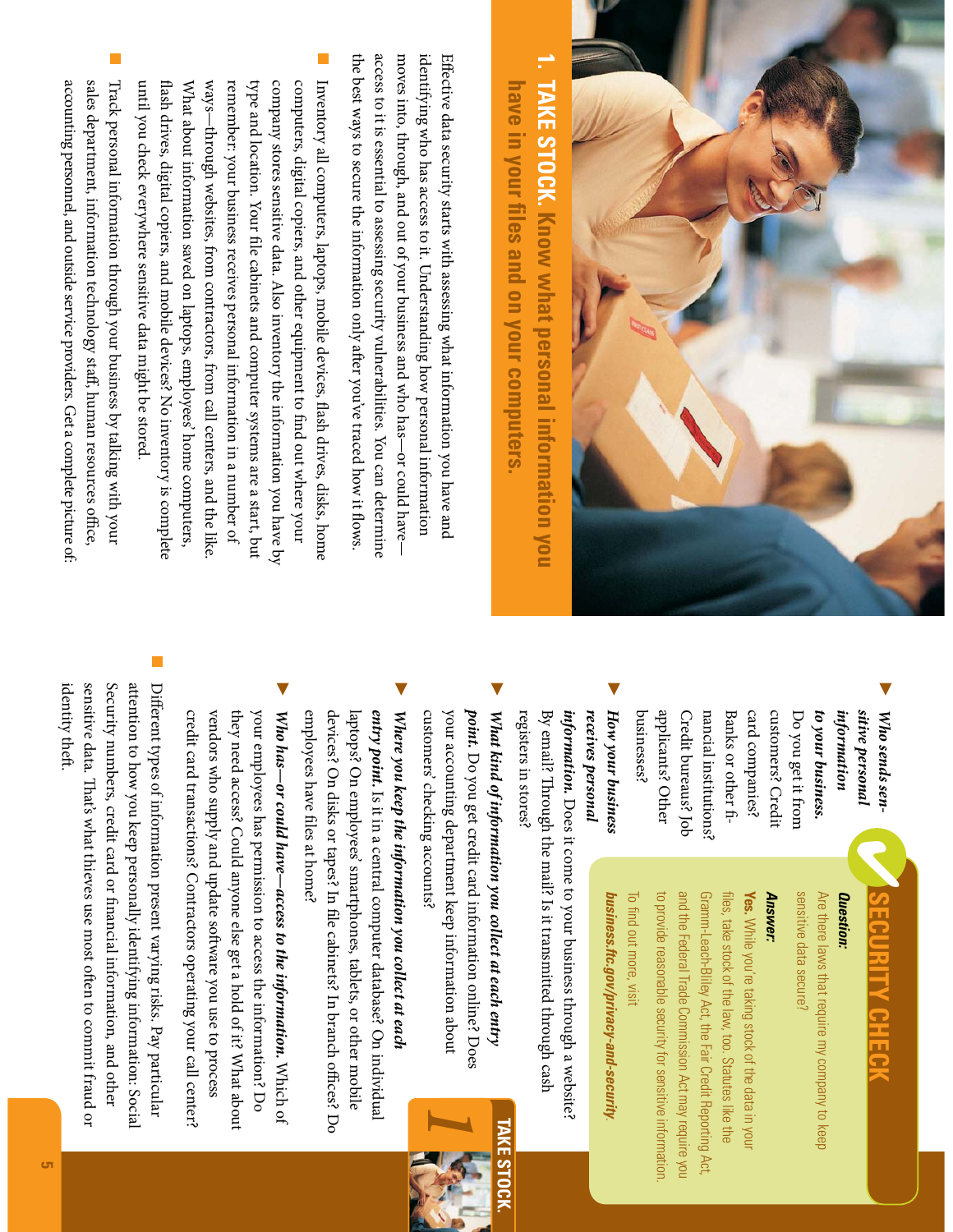

# **2. SCALE DOWN. Keep only what you need for your** pusiness **business. SCALE DOWN. Keep only what you need for your**

business need for the information, keep it only as long as it's necessary. information, don't keep it. In fact, don't even collect it. If you have a legitimate If you don't have a legitimate business need for sensitive personally identifying business need for the information, keep it only as long as it's necessary. information, don't keep it. In fact, don't even collect it. If you have a legitimate If you don't have a legitimate business need for sensitive personally identifying

Use Social Security numbers only for required and lawful purposesnumber, or because you've always done it. like reporting employee taxes. Don't use Social Security numbers like reporting employee taxes. Don't use Social Security numbers number, or because you've always done it. unnecessarily—for example, as an employee or customer identi Use Social Security numbers only for required and lawful purposes fcation

# **SECURITY CHECK** HEG

#### **Question: Question:**

this put their information at risk? information we collect from the magnetic stripe on their credit cards. Could create a permanent file about all aspects of their transactions, including the this put their information at risk? We like to have accurate information about our customers, so we usually We like to have accurate information about our customers, so we usually information we collect from the magnetic stripe on their credit cards. Could create a permanent fle about all aspects of their transactions, including

### **Answer:**

it's not in your system, it can't be stolen by hackers. reason to have it. Once that business need is over, properly dispose of it. If **Yes.** Keep sensitive data in your system only as long as you have a business it's not in your system, it can't be stolen by hackers.reason to have it. Once that business need is over, properly dispose of it. If Keep sensitive data in your system only as long as you have a business

- $\mathbb{R}^2$ number, and you must delete the expiration date. printed credit and debit card receipts you give your customers. The law requires you to shorten-or truncate-the electronically You may include no more than the last five digits of the card number, and you must delete the expiration date. You may include no more than the last printed credit and debit card receipts you give your customers. e law requires you to shorten—or truncate—the electronically ve digits of the card
- L. it longer than necessary-raises the risk that the information business need to do so. Keeping this information-or keeping number and expiration date unless you have an essential a business need for it. For example, don't retain the account Don't keep customer credit card information unless you have business need to do so. Keeping this information—or keeping number and expiration date unless you have an essential could be used to commit fraud or identity theit longer than a business need for it. For example, don't retain the account on't keep customer credit card information unless you have necessary—raises the risk that the information f.
- $\mathbb{R}^2$ tomers' credit card numbers and processes the transactions.<br>Sometimes it's preset to keep information permanently. Change<br>the default setting to make sure you're not keeping information<br>you don't need.<br>To must keep informa Check the default settings on your software that reads cus-Check the default settings on your soware that reads cus-
- to keep it, and how to dispose of it securely when you no longer need it. tify what information must be kept, how to secure it, how long with the law, develop a written records retention policy to idento keep it, and how to dispose of it securely when you no longer tify what information must be kept, how to secure it, how long with the law, develop a written records retention policy to iden f you must keep information for business reasons or to comply

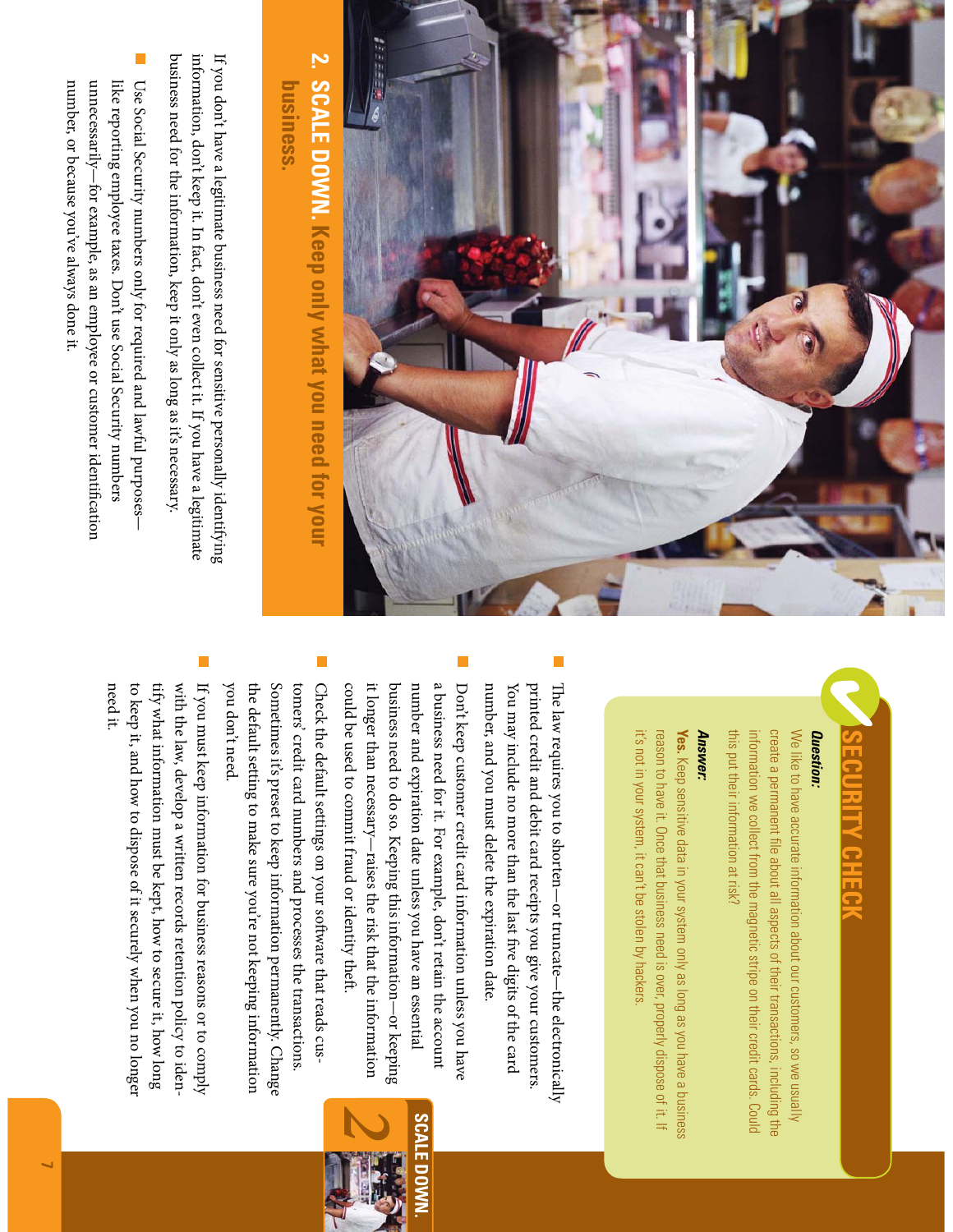

# **3. LOCK IT. Protect the information that you keep. LOCK IT. Protect the information that you keep.**

contractors and service providers. security, electronic security, employee training, and the security practices of The most effective data security plans deal with four key elements: physical you need to keep? It depends on the kind of information and how it's stored. What's the best way to protect the sensitive personally identifying information contractors and service providers. security, electronic security, employee training, and the security practices of you need to keep? It depends on the kind of information and how it's stored. What's the best way to protect the sensitive personally identifying information e most efective data security plans deal with four key elements: physical

### **PHYSICAL SECURITY PHYSICAL SECURITY**

paper documents. Often, the best defense is a locked door or an alert employee. Many data compromises happen the old-fashioned way—through lost or stolen paper documents. O Many data compromises happen the old-fashioned way—through lost or stolen en, the best defense is a locked door or an alert employee.

legitimate business need. Control who has a key, and the number of keys tapes, and backups containing personally identifiable information in a legitimate business need. Control who has a key, and the number of keys. locked room or in a locked file cabinet. Limit access to employees with a locked room or in a locked tapes, and backups containing personally identiStore paper documents or ⋻ les, as well as CDs, le cabinet. Limit access to employees with a  $\Rightarrow$ oppy disks, zip drives, able information in a

- $\Box$ on their desks when they are away from their workstations. be kept in locked file cabinets except when an employee is workbe kept in locked on their desks when they are away from their workstations. ing on the fRequire that le. Remind employees not to leave sensitive papers out ∍ les containing personally identile cabinets except when an employee is work-∍ able information
- $\mathbb{R}^2$ lock their  $\rtimes$ equire employees to put ∍ le cabinets and o⋻ les away, log ofce doors at the end of the day. f their computers, and
- $\mathbb{R}^2$ person on the premises. employees what to do and whom to call if they see an unfamiliar Implement appropriate access controls for your building. Tell person on the premises. employees what to do and whom to call if they see an unfamiliar Implement appropriate access controls for your building. Tell
- accesses the storage site. If you maintain offsite storage facilities, limit employee access to those with a legitimate business need. Know if and when someone those with a legitimate business need. Know if and when someone accesses the storage site. f you maintain ofsite storage facilities, limit employee access to
- $\Box$ If you ship sensitive information using outside carriers or that will allow you to track the delivery of your information. information being shipped. Also use an overnight shipping service contractors, encrypt the information and keep an inventory of the that will allow you to track the delivery of your information. information being shipped. Also use an overnight shipping service contractors, encrypt the information and keep an inventory of the f you ship sensitive information using outside carriers or
- $\mathbb{R}^2$ switched. If you have devices that collect sensitive information, like PIN Also inventory those items to ensure that they have not been pads, secure them so that identity thieves can't tamper with them. Also inventory those items to ensure that they have not been pads, secure them so that identity thieves can't tamper with them. switched. f you have devices that collect sensitive information, like PIN

# ELECTRONIC SECURITY **ELECTRONIC SECURITY**

your business to understand the vulnerabilities of your computer your business to understand the vulnerabilities of your computer Computer security isn't just the realm of your IT staff. Make it system, and follow the advice of experts in the Computer security isn't just the realm of your IT sta feld. f. Make it

# **General Network Security General Network Security**

- Identify the computers or servers where sensitive personal information is stored. personal information is stored. Identify the computers or servers where sensitive
- computers used by service providers to support your network, sensitive information. These may include the Internet, or inventory scanners. digital copiers, and wireless devices like smartphones, tablets, Identify all connections to the computers where you store or inventory scanners. digital copiers, and wireless devices like smartphones, tablets, computers used by service providers to support your network, electronic cash registers, computers at your branch osensitive information. dentify all connections to the computers where you store ese may include the Internet, fces,

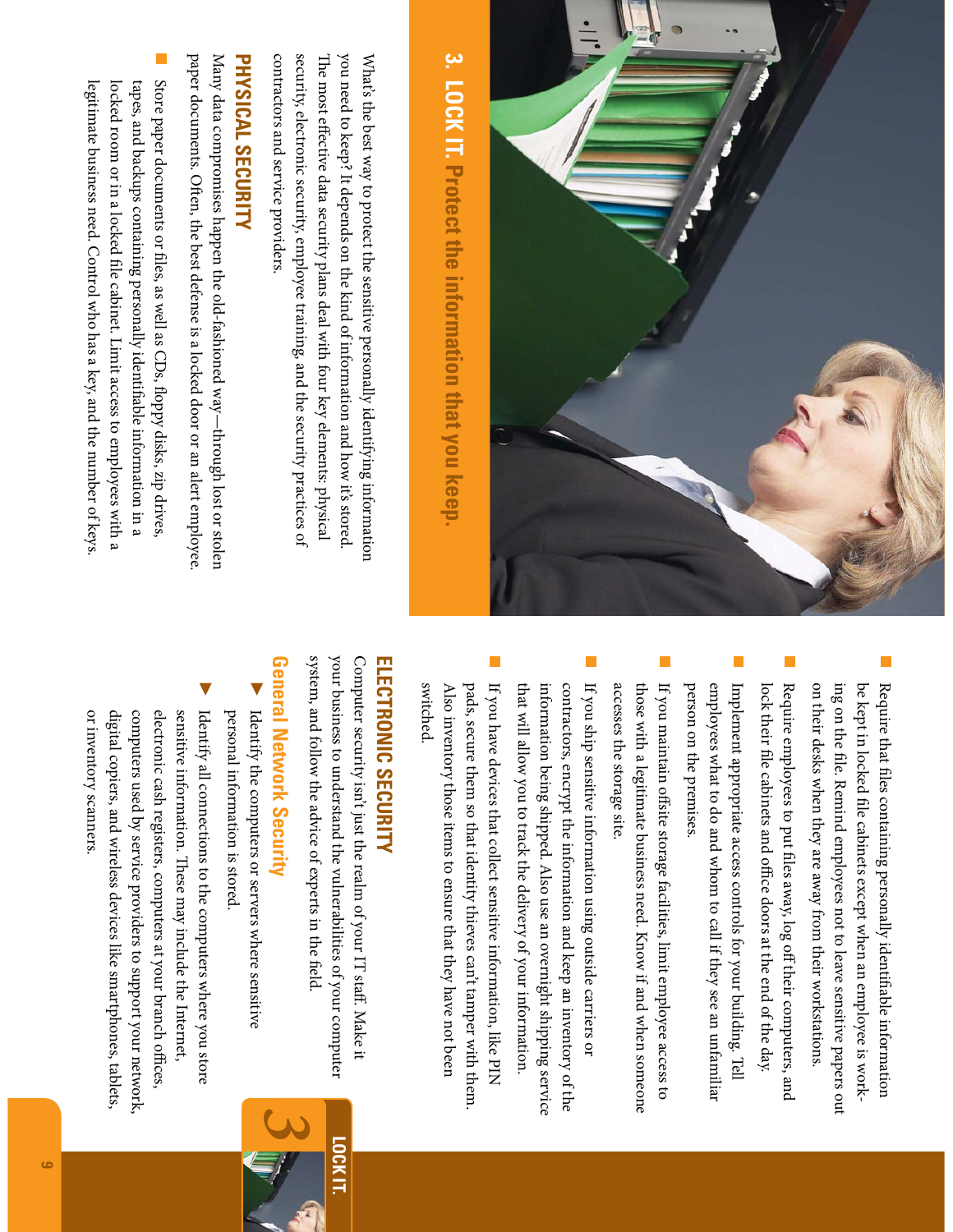- $\blacktriangledown$ professional conduct a full-scale security audit. employee run off-the-shelf security software to having an independent Assess the vulnerability of each connection to commonly known or appropriate assessments may range from having a knowledgeable reasonably foreseeable attacks. Depending on your circumstances, professional conduct a full-scale security audit. employee run o appropriate assessments may range from having a knowledgeable reasonably foreseeable attacks. Depending on your circumstances, Assess the vulnerability of each connection to commonly known or f-the-shelf security soware to having an independent
- Don't store sensitive consumer data on any computer with an Internet connection unless it's essential for conducting your business connection unless it's essential for conducting your business. on't store sensitive consumer data on any computer with an Internet
- or portable storage devices used by your employees. Consider also Encrypt sensitive information that you send to third parties over personally identifying information. encrypting email transmissions within your business if they contain information that is stored on your computer network or on disks public networks (like the Internet), and consider encrypting sensitive personally identifying information. encrypting email transmissions within your business if they contain or portable storage devices used by your employees. Consider also information that is stored on your computer network or on disks public networks (like the Internet), and consider encrypting sensitive crypt sensitive information that you send to third parties over
- Regularly run up-to-date anti-virus and anti-spyware programs on individual computers and on servers on your network individual computers and on servers on your network. egularly run up-to-date anti-virus and anti-spyware programs on
- implement policies for installing vendor-approved patches to correct vendors' websites regularly for alerts about new vulnerabilities, and problems. implement policies for installing vendor-approved patches to correct vendors' websites regularly for alerts about new vulnerabilities, and റ heck expert websites (such as **www.sans.org**) and your sofware
- $\blacktriangledown$ Consider restricting employees' ability to download unauthorized work (computers, smartphones, and tablets) could be used to distribute work (computers, smartphones, and tablets) could be used to distribute malware.<br>malware.<br>Scan computers on your network to identify and profile the operating malware sofware. Sofonsider restricting employees' ability to download unauthorized ware downloaded to devices that connect to your net-
- not necessary on a certain computer, consider closing the ports to problems. For example, if email service or an Internet connection is system and open network services. If you find services that you Scan computers on your network to identify and profile the operating those services on that computer to prevent unauthorized access to that don't need, disable them to prevent hacks or other potential security machine. those services on that computer to prevent unauthorized access to that not necessary on a certain computer, consider closing the ports to problems. For example, if email service or an Internet connection is don't need, disable them to prevent hacks or other potential security system and open network services. If you nd services that you
- $\blacktriangledown$ When you receive or transmit credit card information or other sensitive connection that protects the information in transit. financial data, use Secure Sockets Layer (SSL) or another secure connection that protects the information in transit. nancial data, use Secure Sockets Layer (SSL) or another secure hen you receive or transmit credit card information or other sensitive

# **SECURITY CHECK** <u>CHEC</u>

#### Question: **Question:**

to our branch offices in regular text. Is there a safer practice? But once we receive it, we decrypt it and email it over the Internet to our branch We encrypt financial data customers submit on our website. We encrypt fnancial data customers submit on our website. But once we receive it, we decrypt it and email it over the Internet offces in regular text. Is there a safer practice?

### **Answer:**

could be used by fraudsters or identity thieves better practice is to encrypt any transmission that contains information that **Yes.** Regular email is not a secure method for sending sensitive data. The could be used by fraudsters or identity thieves. better practice is to encrypt any transmission that contains information that Regular email is not a secure method for sending sensitive data. The

available trom a variety of sources Relatively simple defenses against these attacks are information from your network to their computers. Once in your system, hackers transfer sensitive into what looks like a legitimate request for information "injection attack," a hacker inserts malicious commands to a variety of hack attacks. In one variation called an them. Web applications may be particularly vulnerable visitors to your website and to retrieve information from applications-the software used to give information to Pay particular attention to the security of your web available from a variety of sources. Relatively simple defenses against these attacks are information from your network to their computers. Once in your system, hackers into what looks like a legitimate request for information. "injection attack," a hacker to a variety of hack attacks. In one variation called an them. Web applications may be particularly vulnerable visitors to your website and to retrieve information from applications—the soPay particular attention to the security of your web ware used to give information to inserts malicious commands transfer sensitive

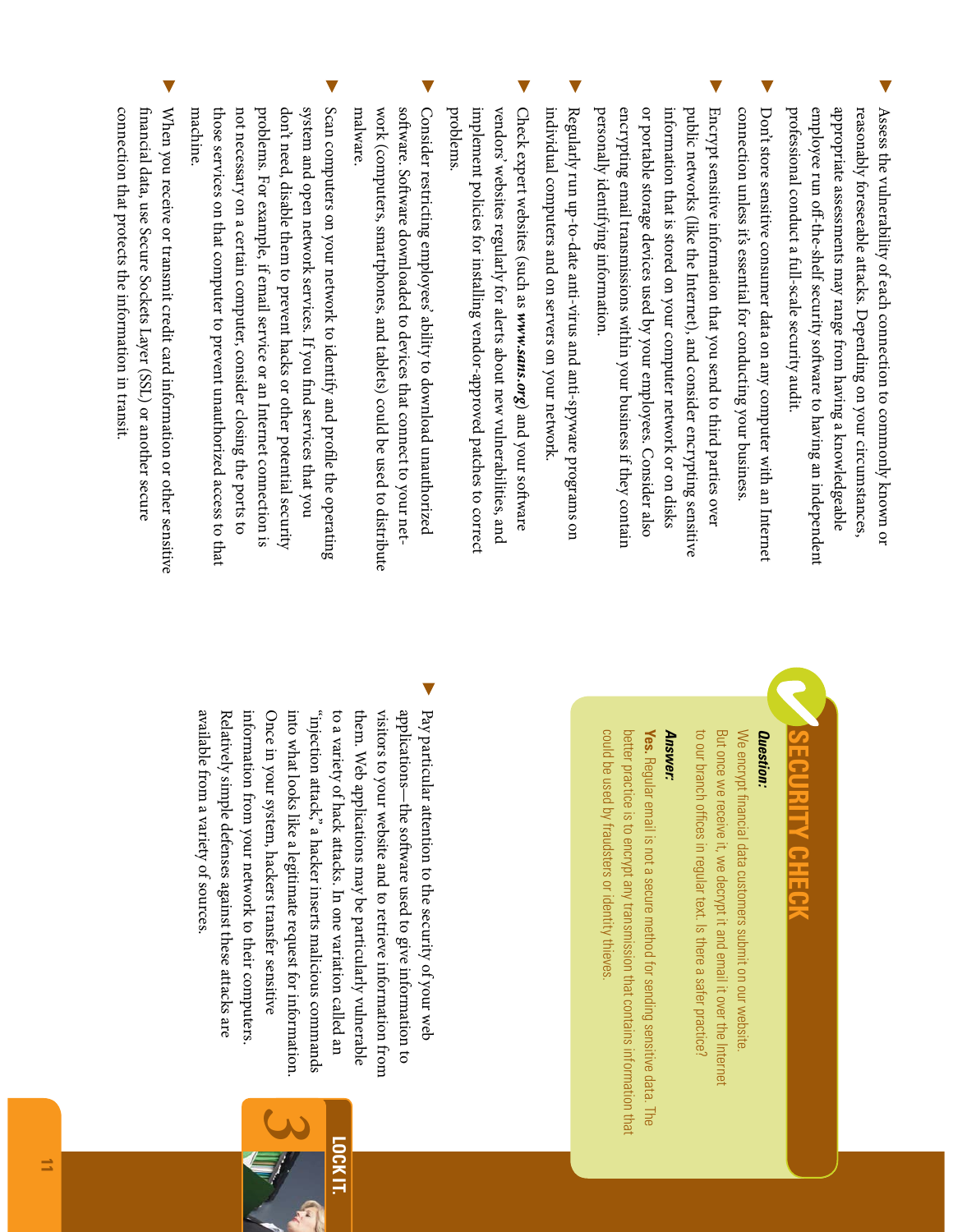# **Password Management Password Management**

- Control access to sensitive information by requiring that employees use with a mix of letters, numbers, and characters. Require an employee's words-can be guessed easily, insist that employees choose passwords in passwords. user name and password to be different, and require frequent changes the better. Because simple passwords-like common dictionary "strong" passwords. Tech security experts say the longer the password, in passwords. user name and password to be di with a mix of letters, numbers, and characters. Require an employee's words—can be guessed easily, insist that employees choose passwords the better. Because simple passwords—like common dictionary "strong" passwords. Tech security experts say the longer the password, Control access to sensitive information by requiring that employees use ferent, and require frequent changes
- Explain to employees why it's against company policy to share their passwords or post them near their workstations. passwords or post them near their workstations. xplain to employees why it's against company policy to share their
- $\blacktriangledown$ Use password-activated screen savers to lock employee computers a<br># se password-activated screen savers to lock employee computers er a period of inactivity.
- Lock out users who don't enter the correct password within a designated number of log-on attempts. designated number of log-on attempts. Lock out users who don't enter the correct password within a
- $\blacktriangledown$ always fraudulent, and that no one should be asking them to reveal Warn employees about possible calls from identity thieves attempting their passwords. members of your IT staff. Let employees know that calls like this are to deceive them into giving out their passwords by impersonating their passwords. always fraudulent, and that no one should be asking them to reveal members of your IT sta to deceive them into giving out their passwords by impersonating arn employees about possible calls from identity thieves attempting f. Let employees know that calls like this are

# **SECURITY CHECK** SECTHERIES

### Question: **Question:**

the password. Could that create a security problem? information. To make it easier to remember, we just use our company name as Our account staff needs access to our database of customer financial the password. Could that create a security problem? information. To make it easier to remember, we just use our company name as Our account staff needs access to our database of customer fnancial

### **Answer:**

for them to crack your system, select strong passwords-the longer, the programs that run through common English words and dates. To make it harder software's default password, and other easy-to-guess choices. They'll also use passwords often. better-that use a combination of letters, symbols, and numbers. And change Yes. Hackers will first try words like "password," your company name, the passwords often. better—that use a combination of letters, symbols, and numbers. And change for them to crack your system, select strong passwords—the longer programs that run through common English words and dates. To make it harder software's default password, and other easy-to-guess choices. They'll also use Hackers will frst try words like "password," your company name, the

- When installing new so When installing new software, immediately change vendorware, immediately change vendorsupplied default passwords to a more secure strong supplied detault passwords to a more secure strong password.
- Caution employees against transmitting sensitive personally to transmit any information. information-via email. Unencrypted email is not a secure way identifying data-Social Security numbers, passwords, account to transmit any information—via email. Unencrypted email is not a secure way identifying data—Social Security numbers, passwords, account Caution employees against transmitting sensitive personally information.

### **Laptop Security** Laptop Security

- Restrict the use of laptops to those employees who need them to perform their jobs. to perform their jobs. Restrict the use of laptops to those employees who need them
- $\blacktriangledown$ writes data on the laptop. Deleting files using standard keyon a laptop. If not, delete it with a "wiping" program that over Assess whether sensitive information really needs to be stored the laptop's hard drive. Wiping programs are available at most board commands isn't sufficient because data may remain on e<br>⊕ the laptop's hard drive. Wiping programs are available at most board commands isn't su writes data on the laptop. Deleting on a laptop. If not, delete it with a "wiping" program that overssess whether sensitive information really needs to be stored ce supply stores. cient because data may remain on les using standard key-
- secure laptops to employees' desks. Require employees to store laptops in a secure place. Even when laptops are in use, consider using cords and locks to secure laptops to employees' desks. when laptops are in use, consider using cords and locks to Require employees to store laptops in a secure place. Even
- information, but not to store the information on their laptops Consider allowing laptop users only to access sensitive access the central computer. print, or other biometric—as well as a password—to by requiring the use of a token, "smart card," thumb not store it. The information could be further protected display information from the central computer, but do central computer and the laptops function as terminals that Under this approach, the information is stored on a secure access the central computer. print, or other by requiring the use of a token, "smart card," thumb not store it. display information from the central computer and the laptops function as terminals that Under this approach, the information is stored on a secure information, but not to store the information on their laptops. onsider allowing laptop users only to access sensitive e information could be further protected biometric—as well as a password—to central computer, but do
- computer that is reported stolen will be destroyed when the Consider adding an "auto-destroy" function so that data on a security settings without approval from your IT specialists. If a laptop contains sensitive data, encrypt it and conthief uses it to try to get on the Internet thief uses it to try to get on the Internet. computer that is Consider adding an "auto-destroy" function so that data on a security settings without approval from your IT specialists. ⋍ f a laptop contains sensitive data, encrypt it and congure it so users can't download any so reported stolen will be destroyed when the  $\Rightarrow$ ware or change the

**LOCK IT.**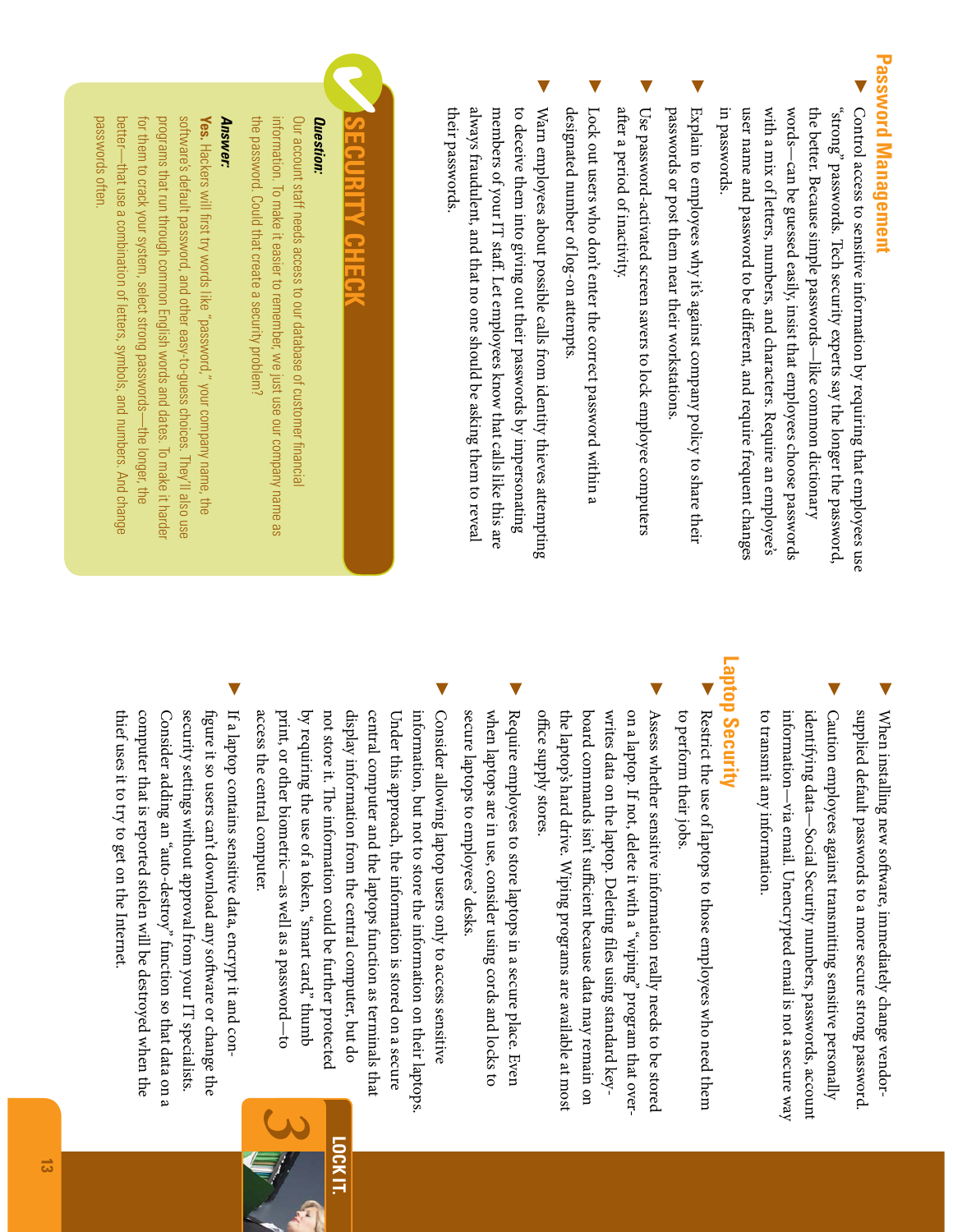$\blacktriangledown$ security. If someone must leave a laptop in a car, it should be locked in a stand, or packed in checked luggage unless directed to by airport Train employees to be mindful of security when they're on the road. trunk. Everyone who goes through airport security should keep an eye They should never leave a laptop visible in a car, at a hotel luggage on their laptop as it goes on the belt. on their laptop as it goes on the belt. trunk. Everyone who goes through airport security should keep an eye security. If someone must leave a laptop in a car, it should be locked in a stand, or packed in checked luggage unless directed to by airport rain employees to be mindful of security when they're on the road. ey should never leave a laptop visible in a car, at a hotel luggage

### **Firewalls Firewalls**

- Use a frewall to protect your computer from hacker attacks while it is connected to the Internet. A ⋻ rewall is so  $\Rightarrow$ ware or hardware designed to block hackers from accessing your computer. A properly con fgured firewall makes it tougher for hackers to locate your computer and get rewall makes it tougher for hackers to locate your computer and get into your programs and fles.
- $\blacktriangledown$ only trusted employees with a legitimate business need to access the gaining access to a computer on the network where you store sensitive its access controls, review them periodically. network. Since the protection a firewall provides is only as effective as through the firewall and what they will be allowed to see—to allow information. Set "access controls"—settings that determine who gets your network from the Internet and may prevent an attacker from your network connects to the Internet. A border firewall separates its access controls, review them periodically. network. Since the protection a only trusted employees with a legitimate business need to access the through the information. Set "access controls"—settings that determine who gets gaining access to a computer on the network where you store sensitive your network from the Internet and may prevent an attacker from your network connects to the Internet. A border Determine whether you should install a " rewall and what they will be allowed to see—to allow rewall provides is only as e border" fi rewall separates rewall where fective as
- If some computers on your network store sensitive information computers with sensitive information. computers with sensitive information. while others do not, consider using additional firewalls to protect the while others do not, consider using additional f some computers on your network store sensitive information rewalls to protect the

# **Wireless and Remote Access Wireless and Remote Access**

- Determine if you use wireless devices like smartphones, tablets, or inventory scanners or cell phones to connect to your computer network or to transmit sensitive information. or to transmit sensitive information. inventory scanners or cell phones to connect to your computer network Determine if you use wireless devices like smartphones, tablets, or
- access the network by limiting the wireless devices that can connect to If you do, consider limiting who can use a wireless connection to access your computer network. You can make it harder for an intruder to your network. your network. access the network by limiting the wireless devices that can connect to your computer network. You can make it harder for an intruder to If you do, consider limiting who can use a wireless connection to access

- $\blacktriangledown$ an intruder from gaining access through a process called an intruder to read the content. Encrypting transmissions to your network. from wireless devices to your computer network may prevent to your network.  ${\rm \textbf{p}odes}$ an intruder from gaining access through a process called from wireless devices to your computer network may prevent an intruder to read the content. Encrypting transmissions Better still, consider encryption to make it more di  $ng^{\prime}$ —impersonating one of your computers to get access fcult for
- Consider using encryption if you allow remote access to your as companies that troubleshoot and update software you use to process credit card purchases. computer network by employees or by service providers, such process credit card purchases. as companies that troubleshoot and update so computer network by employees or by service providers, such onsider using encryption if you allow remote access to your ware you use to

### **Digital Copiers Digital Copiers**

steps to protect that data, it can be stolen from the hard drive, either by documents it copies, prints, scans, faxes, or emails. If you don't take remote access or by extraction once the drive has been removed company uses. The hard drive in a digital copier stores data about the Your information security plan should cover the digital copiers your remote access or by extraction once the drive has been removed. steps to protect that data, it can be stolen from the hard drive, either by documents it copies, prints, scans, faxes, or emails. If you don't take company uses. Your information security plan should cover the digital copiers your e hard drive in a digital copier stores data about the

hard drives of digital copiers: Here are some tips about safeguards for sensitive data stored on the hard drives of digital copiers: Here are some tips about safeguards for sensitive data stored on the

- Get your IT staff involved when you're thinking about getting a copier. Employees responsible for securing your computers also should be responsible for securing data on digital copiers should be responsible for securing data on digital copiers. copier. Employees responsible for securing your computers also Get your IT sta f involved when you're thinking about getting a
- $\blacktriangledown$ as optional add-on kits. Typically, these features involve security features offered, either as standard equipment or or shredding-replaces the existing data with random data on the hard drive so it can be read only by particuencryption and overwriting. Encryption scrambles the When you're buying or leasing a copier, consider data characters, making it harder for someone to reconstruct a or shredding—replaces the existing data with random lar so fdata on the hard drive so it can be read only by particu encryption and overwriting. Encryption scrambles the as optional add-on kits. Typically, these features involve security features o hen you're buying or leasing a copier, consider data ware. Overwriting—also known as fered, either as standard equipment or fle wiping fle.
- $\blacktriangledown$ Once you choose a copier, take advantage of all its security once a month. fice practice to securely overwrite the entire hard drive at least the safer it is from being retrieved. In addition, make it an ofoverwritten-generally, the more times the data is overwritten, features. You may be able to set the number of times data is once a month. the safer it is from being retrieved. In addition, make it an of overwritten—generally, the more times the data is overwritten, features. You may be able to set the number of times data is Once you choose a copier, take advantage of all its security ce practice to securely overwrite the entire hard drive at least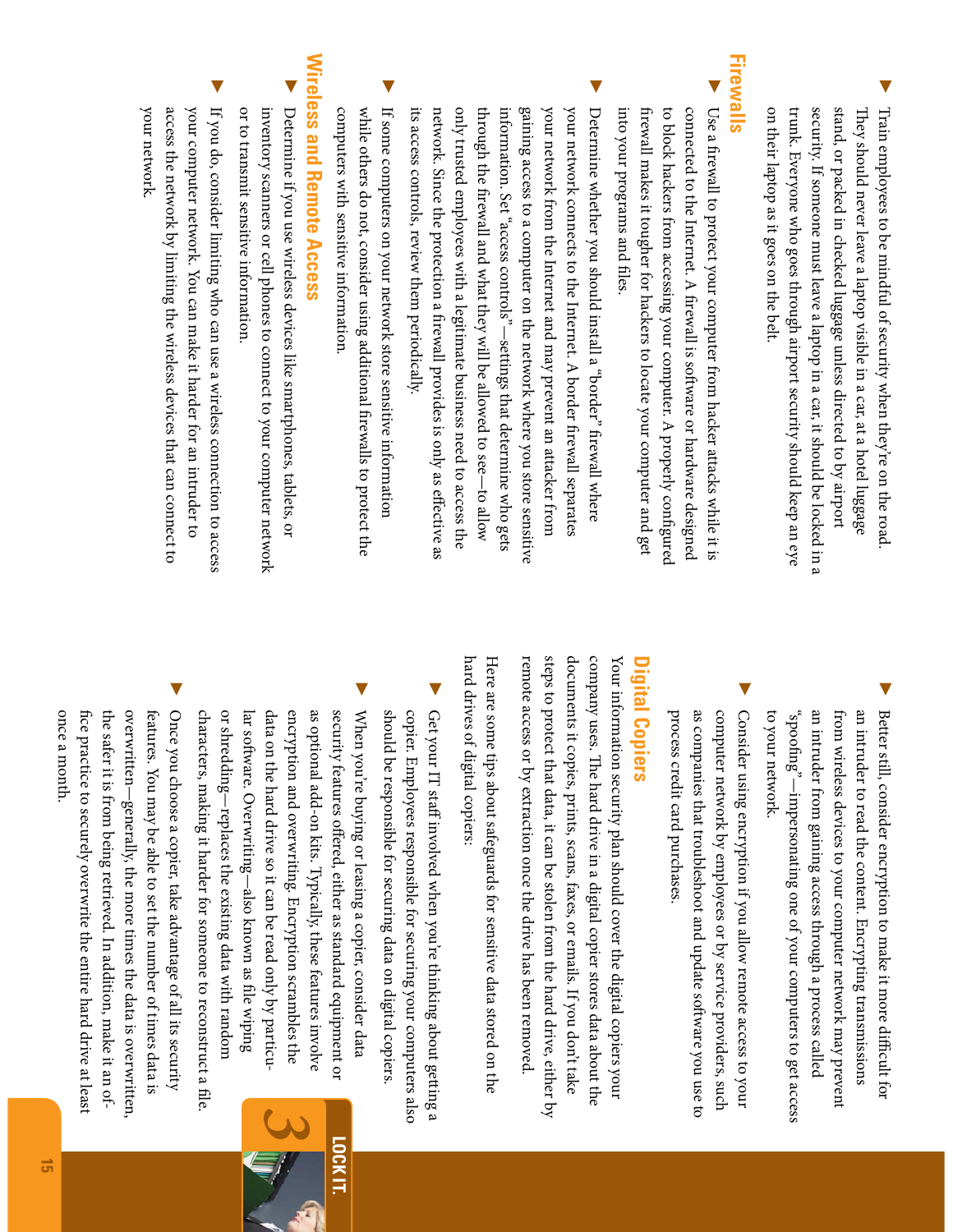$\blacktriangledown$ When you return or dispose of a copier, find out whether you can have the hard drive removed and destroyed, or overwrite the data on the risk of breaking the machine. risk of breaking the machine. hard drive. Have a skilled technician remove the hard drive to avoid the hard drive. Have a skilled technician remove the hard drive to avoid the the hard drive removed and destroyed, or overwrite the data on the When you return or dispose of a copier, nd out whether you can have

To fnd out more, read Copier Data Security: A Guide for Businesses

### Detecting Breaches **Detecting Breaches**

- To detect network breaches when they occur, consider using an frequently to address new types of hacking. intrusion detection system. To be effective, it must be updated frequently to address new types of hacking. intrusion detection system. To be e To detect network breaches when they occur, consider using an fective, it must be updated
- $\blacktriangledown$ activity on your network so that you can spot and respond to attacks. If can identify the computers that have been compromised there is an attack on your network, the log will provide information that can identify the computers that have been compromised. there is an attack on your network, the log will provide information that activity on your network so that you can spot and respond to attacks. If  $\boxtimes$ aintain central log ∍ les of security-related information to monitor
- $\blacktriangledown$ unusual times of the day. Keep an eye out for activity from new users, multiple log-in attempts unusual times of the day. from unknown users or computers, and higher-than-average tra Keep an eye out for activity from new users, multiple log-in attempts M onitor incoming tra fc for signs that someone is trying to hack in. fc at
- $\blacktriangledown$ system to an unknown user. If large amounts of information are transmission is authorized. being transmitted from your network, investigate to make sure the unexpectedly large amounts of data being transmitted from your transmission is authorized. being transmitted from your network, investigate to make sure the system to an unknown user. If large amounts of information are unexpectedly large amounts of data being transmitted from your  $\boxtimes$ onitor outgoing tra fc for signs of a data breach. Watch for
- $\blacktriangledown$ Have in place and implement a breach response plan. See pages 22-23 for more information. for more information. ave in place and implement a breach response plan. See pages 22–23

## **EMPLOYEE TRAINING EMPLOYEE TRAINING**

workforce is the best defense against identity theft and data breaches importance you place on meaningful data security practices. A well-trained train them to spot security vulnerabilities. Periodic training emphasizes the employees who implement it. Take time to explain the rules to your staff, and Your data security plan may look great on paper, but it's only as strong as the workforce is the best defense against identity the importance you place on meaningful data security practices. A well-trained train them to spot security vulnerabilities. Periodic training emphasizes the employees who implement it. Take time to explain the rules to your sta Your data security plan may look great on paper, but it's only as strong as the and data breaches.

will have access to sensitive data. Check references or do background checks before hiring employees who will have access to sensitive data. Check references or do background checks before hiring employees who

# **SECURITY CHECK ECURITY CHECK**

#### Question: **Question:**

protect our system from common hack attacks? I'm not really a "tech" type. Are there steps our computer people can take to protect our system from common hack attacks? I'm not really a "tech" type. Are there steps our computer people can take to

### **Answer:**

Protect your systems by keeping software updated and conducting periodic attack" can give fraudsters access to sensitive data on your system. most common vulnerabilities. For example, a threat called an "SQL injection that address new vulnerabilities latest threats—and fixes. And check with your software vendors for patches www.sans.org/top-cyber-security-risks, tor up-to-date information on the (SysAdmin, Audit, Network, Security) Institute's The Top Cyber Security Risks, the Open Web Application Security Project, www.owasp.org, or SANS sercurity reviews for your network. Bookmark the websites of groups like **Yes.** There are simple fixes to protect your computers from some of the that address new vulnerabilities. (SysAdmin, Audit, Network, Security) Institute's The Top Cyber Security Risks, the Open Web Application Security Project, sercurity reviews for your network. Bookmark the websites of groups like Protect your systems by keeping software updated and conducting periodic attack" can give fraudsters access to sensitive data on your system. most common vulnerabilities. For example, a threat called an "SQL injection latest threats—and fxes. And check with your software vendors for patches **www.sans.org/top-cyber-security-risks** There are simple fxes to protect your computers from some of the **www.owasp.org**, for up-to-date information on the

- any legal requirement-to keep customer information secure company's data security plan is an essential part of their duties Regularly remind employees of your company's policy-and sensitive data. Make sure they understand that abiding by your company's confidentiality and security standards for handling Ask every new employee to sign an agreement to follow your Ask every new employee to sign an agreement to follow your and con fdential. any legal requirement—to keep customer information secure Regularly remind employees of your company's policy—and company's data security plan is an essential part of their duties. sensitive data. Make sure they understand that abiding by your company's con dentiality and security standards for handling
- to data like Social Security numbers and account numbers "word to know" personally identifying information. Pay particular attention Know which employees have access to consumers' sensitive Limit access to personal information to employees with a to data like Social Security numbers and account numbers. personally identifying information. Pay particular attention "need to know." Limit access to personal information to employees with a Know which employees have access to consumers' sensitive
- $\overline{\phantom{a}}$ Have a procedure in place for making sure that workers who the check-out routine. passwords, and collect keys and identification cards as part of no longer have access to sensitive information. Terminate their leave your employ or transfer to another part of the company the check-out routine. passwords, and collect keys and identi no longer have access to sensitive information. Terminate their leave your employ or transfer to another part of the company ave a procedure in place for making sure that workers who cation cards as part of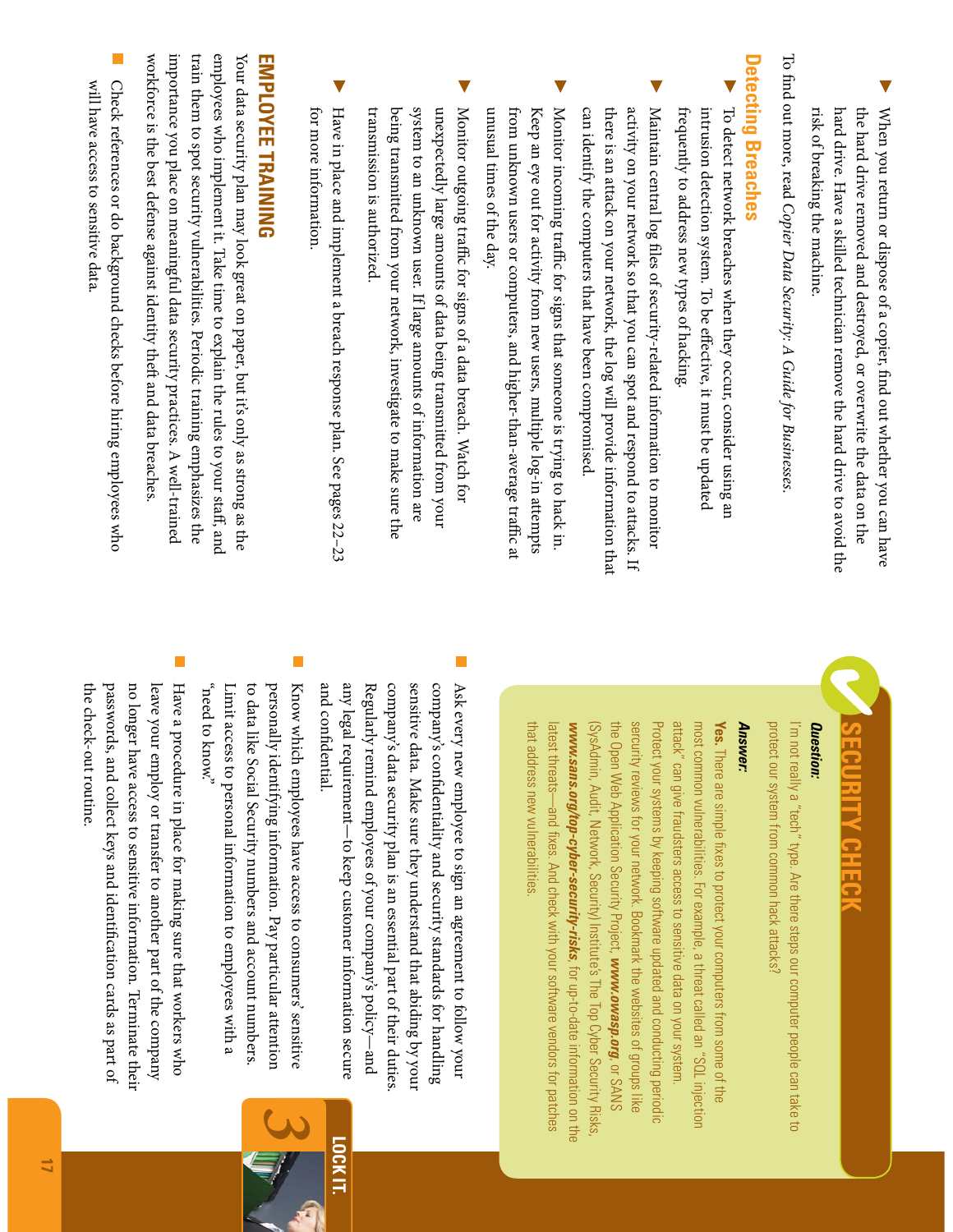- $\overline{\phantom{a}}$ blocking their access to the network. temporary help, and seasonal workers. If employees don't attend, consider employee training. Update employees as you find out about new risks and Create a "culture of security" by implementing a regular schedule of blocking their access to the network. temporary help, and seasonal workers. If employees don't attend, consider vulnerabilities. Make sure training includes employees at satellite oemployee training. Update employees as you Create a "culture of security" by implementing a regular schedule of nd out about new risks and  $\boxplus$ ces,
- E Train employees to recognize security threats. Tell them how to report suspicious activity and publicly reward employees who alert you to vulnerabilities. suspicious activity and publicly reward employees who alert you to vulnerrain employees to recognize security threats. Tell them how to report

tutorial at business.fic.gov/privacy-and-security. Consider asking your employees to take the FTC's plain-language, interactive tutorial at Consider asking your employees to take the FTC's plain-language, interactive **business.fc.gov/privacy-and-security**

- Tell employees about your company policies regarding keeping information data from home or an offsite location. sure your policies cover employees who telecommute or access sensitive information is used or stored, as well as where employees congregate. Make secure and confidential. Post reminders in areas where sensitive data from home or an o sure your policies cover employees who telecommute or access sensitive information is used or stored, as well as where employees congregate. Make secure and conTell employees about your company policies regarding keeping information dential. Post reminders in areas where sensitive fsite location.
- and do not use links, phone numbers, or websites contained in the email. requesting sensitive information. When verifying, do not reply to the email tion of authority. Make it office policy to independently verify any emails to come from someone within your company, generally someone in a posiinformation that makes the emails look legitimate. These emails may appear Teach employees about the dangers of spear phishing—emails containing tion of authority. Make it oto come from someone within your company, generally someone in a posiand do not use links, phone numbers, or websites contained in the email. requesting sensitive information. When verifying, do not reply to the email information that makes the emails look legitimate. Teach employees about the dangers of spear phishing—emails containing ce policy to independently verify any emails ese emails may appear
- $\mathbb{R}^2$ to double-check by contacting the company using a phone number you know is genuine unknown callers claiming to need account numbers to process an order or Warn employees about phone phishing. Train them to be suspicious of know is genuine. to double-check by contacting the company using a phone number you asking for customer or employee contact information. Make it o unknown callers claiming to need account numbers to process an order or arn employees about phone phishing. Train them to be suspicious of fce policy
- $\overline{\phantom{0}}$ breach, such as a lost or stolen laptop. Require employees to notify you immediately if there is a potential security breach, such as a lost or stolen laptop. equire employees to notify you immediately if there is a potential security
- $\overline{\phantom{0}}$ Impose disciplinary measures for security policy violations Impose disciplinary measures for security policy violations.
- T. visit F or computer security tips, tutorials, and quizzes for everyone on your sta**www.OnGuardOnline.gov** $\#$

|                                                                     | $\epsilon$                           |                                                                                                                                                                                                                         |                                                                                                                    | aio <sub>in</sub><br>Blog<br>by Amy Hebert<br>Online<br>lovembor 1, 2011                                                                                                                                                                                                                                                                                                | Avoid<br>Scams          |                          |
|---------------------------------------------------------------------|--------------------------------------|-------------------------------------------------------------------------------------------------------------------------------------------------------------------------------------------------------------------------|--------------------------------------------------------------------------------------------------------------------|-------------------------------------------------------------------------------------------------------------------------------------------------------------------------------------------------------------------------------------------------------------------------------------------------------------------------------------------------------------------------|-------------------------|--------------------------|
| <b>OnGuard</b><br>Online.gov                                        | Here's How ><br>Share Our Resources. | Be Smart Online<br><b>Shopping Cnilne</b><br><b>Dunpurassenan</b><br>Mobile Apps<br>View mun anticles                                                                                                                   | Avoid Seams<br><b>Online Dating</b><br>Phitahing<br><b>Saams</b><br><b>View mee adddes</b>                         | OnGustOnline go/s tips for comparing products online Read<br>No need to use for the turking to be polabod of – or order of the state polabod of – or order to the polabod of – or<br>order to the best realize gain, the state simplified of the state of the state of the state polabod to c<br>Consumer Education Specialist, FTC<br>A Gift-Giver's Guide to Shopping | Secure Your<br>Computer |                          |
| File a Complaint<br><b>Privacy Policy</b><br>About Us<br>Contact Us | Get Updates<br>by Email >            |                                                                                                                                                                                                                         |                                                                                                                    | $\mathbb{1}$<br>ë<br>351                                                                                                                                                                                                                                                                                                                                                | Protect Kids<br>Online  | <b>OnGuardOnline.gov</b> |
| <b>Contact Service Contact Service</b>                              |                                      | Secure Your Computer<br>Malware<br><b>Tips for Using</b><br>Public Wi-Fi<br>Networks<br><b><i><u>Ulsew</u></i></b> more articles                                                                                        | <b>Protect Kids Online</b><br><b>Nidt and<br/>Socializing Online</b><br>cyberbullying<br><b>View mate articles</b> | Just for You.<br>• Military<br>I echies<br>Feucators<br>Kids<br>Parents                                                                                                                                                                                                                                                                                                 | Be Smart<br>Online      |                          |
| <b>Supervalue Association</b>                                       |                                      | <b>RAID HOTE</b>                                                                                                                                                                                                        | $\langle$                                                                                                          |                                                                                                                                                                                                                                                                                                                                                                         | Media<br>Video and      | store                    |
| S Homeland                                                          | K<br>Ø<br>ē                          | Since 1994, the Otke of Justice<br>Programs has provided federal<br>Inadembig in developing the nation's<br>capacity to prevent and control crime,<br><b>C</b> History<br>Partner of the Day<br>Lean about our Partners | <b>ER</b><br><b>B</b> YouTube<br>Get Email Updates<br>pasa <sub>Leed</sub><br>Stay Connected                       | Mobile Apps<br>Understanding<br>ENERGY<br>ORD<br>×<br>v                                                                                                                                                                                                                                                                                                                 | Online Blog<br>OnGuard  | THINK<br>CONNECT<br>၉    |

# **SERVICE PROVIDERS SECURITY PRACTICES OF CONTRACTORS AND SERVICE PROVIDERS SECURITY PRACTICES OF CONTRACTORS AND**

ment them, including contractors and service providers. Your company's security practices depend on the people who implement them, including contractors and service providers. Your company's security practices depend on the people who imple

- possible, visit their facilities. security practices and compare their standards to yours. If processing, or the like-investigate the company's data Before you outsource any of your business functionspayroll, web hosting, customer call center operations, data possible, visit their facilities. processing, or the like—investigate the company's data payroll, web hosting, customer call center operations, data security practices and compare their standards to yours. If Before you outsource any of your business functions—
- providers handle in your contract with them Address security issues for the type of data your service providers handle in your contract with them. ddress security issues for the type of data your service
- $\overline{\mathbb{R}}$ Insist that your service providers notify you of any security to an actual compromise of your data. incidents they experience, even if the incidents may not have led to an actual compromise of your data. incidents they experience, even if the incidents may not have led nsist that your service providers notify you of any security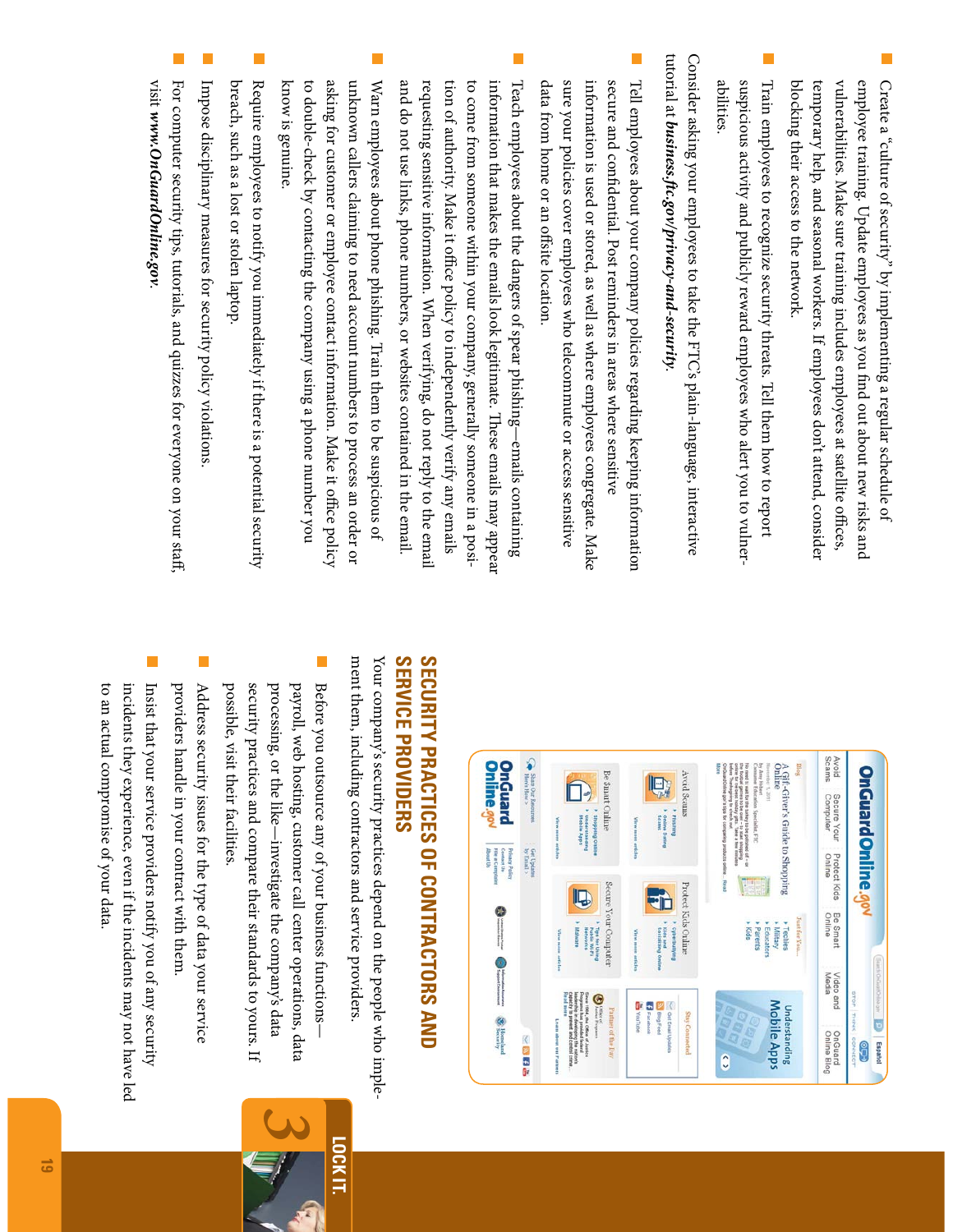

# 4. PITCH IT. Properly dispose of what you no longer need **longer need. PITCH IT. Properly dispose of what you no**

cannot be read or reconstructed. information in a dumpster facilitates fraud and exposes consumers to the risk of Leaving credit card receipts or papers or CDs with personally identifying What looks like a sack of trash to you can be a gold mine for an identity thief. cannot be read or reconstructed. identity the finformation in a dumpster facilitates fraud and exposes consumers to the risk of Leaving credit card receipts or papers or CDs with personally identifying What looks like a sack of trash to you can be a gold mine for an identity thief. . By properly disposing of sensitive information, you ensure that it

disposal methods, and changes in technology. identifying information. Reasonable measures for your operation are based appropriate to prevent unauthorized access to—or use of—personally Implement information disposal practices that are reasonable and disposal methods, and changes in technology. on the sensitivity of the information, the costs and bene identifying information. Reasonable measures for your operation are based appropriate to prevent unauthorized access to—or use of—personally Implement information disposal practices that are reasonable and fts of diferent

# **SECURITY CHECK** Z

### Question: **Question:**

applications, we're careful to throw them away. Is that sufficient? them to give us lots of financial information. Once we're finished with the My company collects credit applications from customers. The form requires applications, we're careful to throw them away. Is that suffcient? them to give us lots of fnancial information. Once we're fnished with the My company collects credit applications from customers. The form requires

### **Answer:**

thieves can't steal it from your trash. before you throw it away. Burn it, shred it, or pulverize it to make sure identity No. Have a policy in place to ensure that sensitive paperwork is unreadable thieves can't steal it from your trash. before you throw it away. Burn it, shred it, or pulverize it to make sure identity Have a policy in place to ensure that sensitive paperwork is unreadable

- $\mathbb{R}^2$ Effectively dispose of paper records by shredding, burning, or throughout the workplace, including next to the photocopier. pulverizing them before discarding. Make shredders available throughout the workplace, including next to the photocopier. pulverizing them before discarding. Make shredders available fectively dispose of paper records by shredding, burning, or
- $\mathbb{R}^2$ to exist on the computer's hard drive and could be retrieved use software for securely erasing data, usually called wipe utility When disposing of old computers and portable storage devices, easily. longer recoverable. Deleting files using the keyboard or mouse by overwriting the entire hard drive so that the files are no programs. They're inexpensive and can provide better results to exist on the computer's hard drive and could be retrieved longer recoverable. Deleting by overwriting the entire hard drive so that the programs. use socommands usually isn't suhen disposing of old computers and portable storage devices, ware for securely erasing data, usually called wipe utility ey're inexpensive and can provide better results fcient because the les using the keyboard or mouse </u> les may continue les are no
- $\mathbb{R}^2$ procedures for disposing of sensitive documents and old Make sure employees who work from home follow the same computers and portable storage devices procedures for disposing of sensitive documents and old computers and portable storage devices. ake sure employees who work from home follow the same
- $\overline{\phantom{a}}$ If you use consumer credit reports for a business purpose, information, see Disposing of Consumer Report Information? you may be subject to the FTC's Disposal Rule. For more New Rule Tells How. New Rule Tells Howyou may be subject to the FTC's Disposal Rule. For more information, see f you use consumer credit reports for a business purpose, Disposing of Consumer Report Information?

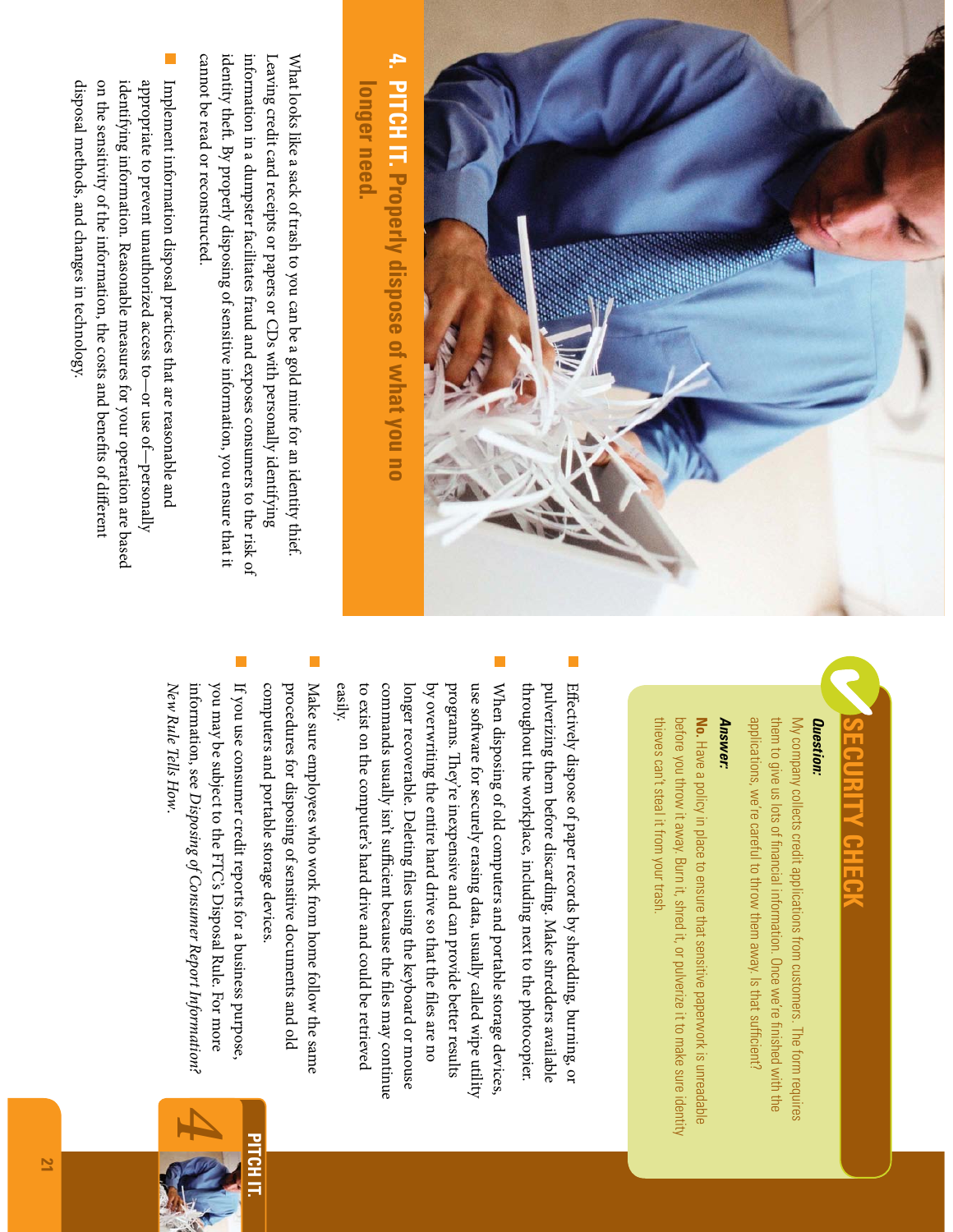

# 5. PLAN AHEAD. Create a plan for responding to **Security Incidents security incidents. PLAN AHEAD. Create a plan for responding to**

customers: how you can reduce the impact on your business, your employees, and your preventing a security breach. Nevertheless, breaches can happen. Here's Taking steps to protect data in your possession can go a long way toward customers: how you can reduce the impact on your business, your employees, and your preventing a security breach. Nevertheless, breaches can happen. Here's Taking steps to protect data in your possession can go a long way toward

E Have a plan in place to respond to security incidents. Designate a senion member of your staff to coordinate and implement the response plan. member of your staHave a plan in place to respond to security incidents. Designate a senior f to coordinate and implement the response plan.

### **SECURITY CHECK** Ē ii<br>S

### Question: **Question:**

implement? I own a small business. Aren't these precautions going to cost me a mint to I own a small business. Aren't these precautions going to cost me a mint to

### **Answer:**

goodwill of your customers, defend yourself in legal actions, and face other possible consequences of a data breach. it's cheaper in the long run to invest in better data security than to lose the security tools at non-profit websites dedicated to data security. Furthermore, your staff,  $\text{etc.}$  —will cost you next to nothing and you'll find free or low-cost measures-using strong passwords, locking up sensitive paperwork, training you collect from your customers. Some of the most effective security No. There's no one-size-fits-all approach to data security, and what's right goodwill of your customers, defend yourself in legal actions, and face other security tools at non-proft websites dedicated to data security. Furthermore, your staff, etc.—will cost you next to nothing and you'll fnd free or low-cost you collect from your customers. Some of the most effective security for you depends on the nature of your business and the kind of information for you depends on the nature of your business and the kind of information possible consequences of a data breach. it's cheaper in the long run to invest in better data security than to lose the measures—using strong passwords, locking up sensitive paperwork, training There's no one-size-fts-all approach to data security, and what's right

- I. your network. If a computer is compromised, disconnect it immediately from your network. If a computer is compromised, disconnect it immediately from
- $\frac{1}{2}$ Investigate security incidents immediately and take steps to close of nvestigate security incidents immediately and take steps to close existing vulnerabilities or threats to personal information.
- $\frac{1}{2}$ and outside your organization. You may need to notify consumers Consider whom to notify in the event of an incident, both inside addressing data breaches. Consult your attorney. the federal bank regulatory agencies have laws or guidelines that may be affected by the breach. In addition, many states and law enforcement, customers, credit bureaus, and other businesses the federal bank regulatory agencies have laws or guidelines that may be a law enforcement, customers, credit bureaus, and other businesses addressing data breaches. Consult your attorney. and outside your organization. You may need to notify consumers, Consider whom to notify in the event of an incident, both inside fected by the breach. In addition, many states and

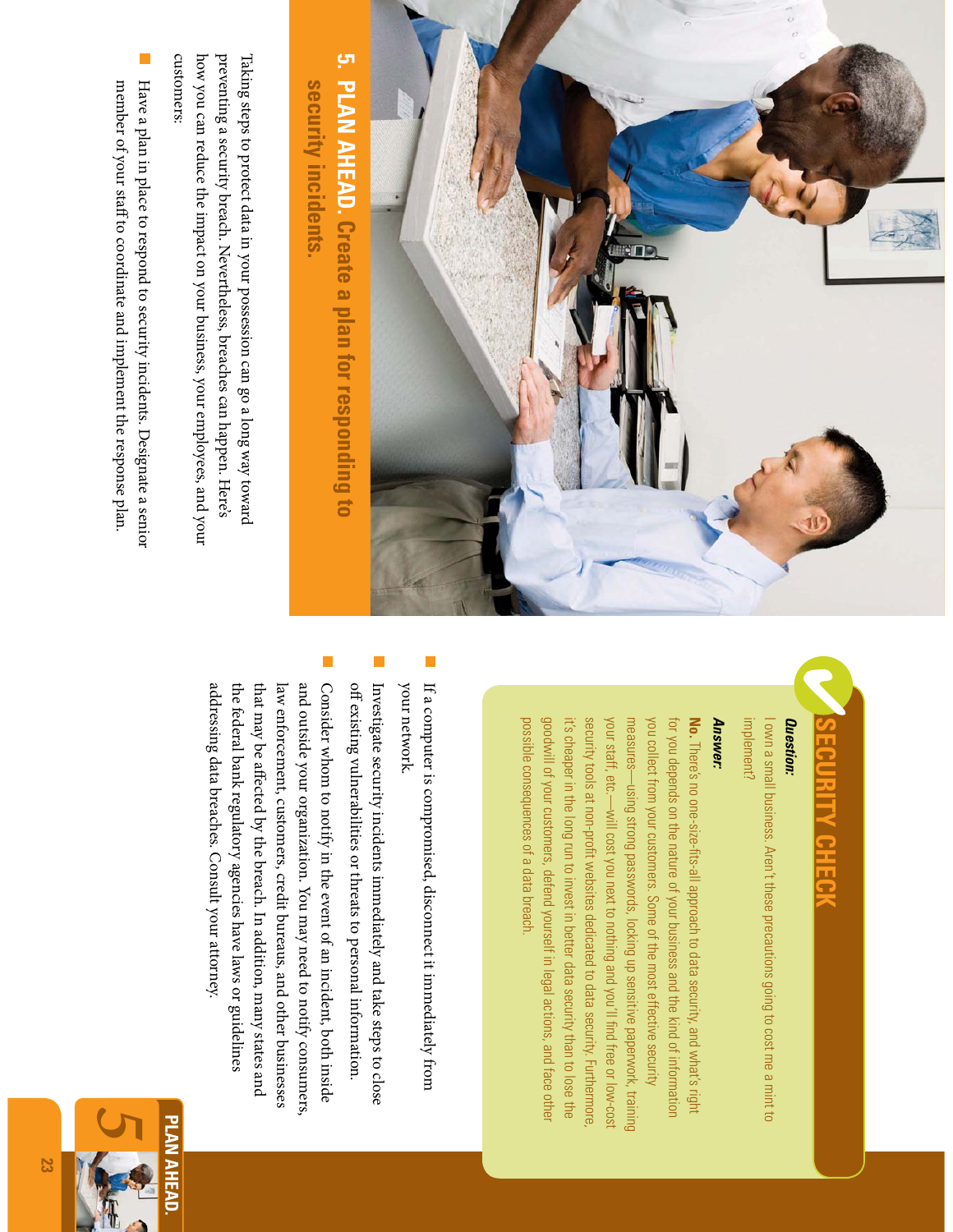# **ADDITIONAL RESOURCES ADDITIONAL RESOURCES**

information on securing sensitive data: **These websites and publications have more information on securing sensitive data:** These websites and publications have more

- National Institute of Standards and ww.csrc.nist.gov **Computer Security Resource Center www.csrc.nist.gov Computer Security Resource Center** Technology (NIST) **Technology (NIST) National Institute of Standards and**
- SANS (SysAdmin, Audit, Network, Security) ww.sans.org/top-cyber-security-risks **www.sans.org/top-cyber-security-risks** The Top Cyber Security Risks **Institute SANS (SysAdmin, Audit, Network, Security)**  Institute **e Top Cyber Security Risks**
- United States Computer Emergency ww.us-cert.gov Readiness Team (US-CERT) **www.us-cert.gov Readiness Team (US-CERT) United States Computer Emergency**
- ww.OnGuardOnline.gov **OnGuard Online www.OnGuardOnline.gov OnGuard Online**

consumers spot, stop and avoid them. To file a complaint or get practices in the marketplace and to provide information to help 1-877-FTC-HELP (1-877-382-4357); TTY: 1-866-653-4261. free information on consumer issues, visit **frc.gov** or call toll-free, The FTC works to prevent fraudulent, deceptive and unfair business The FTC works to prevent fraudulent, deceptive and unfair business 1-877-FTC-HELP (1-877-382-4357); TTY: 1-866-653-4261. free information on consumer issues, visit consumers spot, stop and avoid them. To fle a complaint or get practices in the marketplace and to provide information to help **ftc.gov** or call toll-free,

and abroad. more. The FTC enters consumer complaints into the Consumer Sentinel Watch a video, How to File a Complaint, at tre.gov/video to learn hundreds of civil and criminal law enforcement agencies in the U.S. Network, a secure online database and investigative tool used by Watch a video, and abroad. hundreds of civil and criminal law enforcement agencies in the U.S. Network, a secure online database and investigative tool used by more. The FTC enters consumer complaints into the Consumer Sentinel How to File a Complaint, at **ftc.gov/video** to learn

### **Opportunity to Comment Opportunity to Comment**

comment, call toll-free 1-888-REGFAIR (1-888-734-3247) or go to can comment to the Umbudsman without fear of reprisal. To each agency's responsiveness to small businesses. Small businesses Ombudsman evaluates the conduct of these activities and rates Fairness Boards collect comments from small businesses about www.sba.gov/ombudsman. federal compliance and enforcement activities. Each year, the The National Small Business Ombudsman and 10 Regional The National Small Business Ombudsman and 10 Regional **www.sba.gov/ombudsman** comment, call toll-free 1-888-REGFAIR (1-888-734-3247) or go to can comment to the Ombudsman without fear of reprisal. To each agency's responsiveness to small businesses. Small businesses Ombudsman evaluates the conduct of these activities and rates federal compliance and enforcement activities. Each year, the Fairness Boards collect comments from small businesses about

November 2011 November 2011